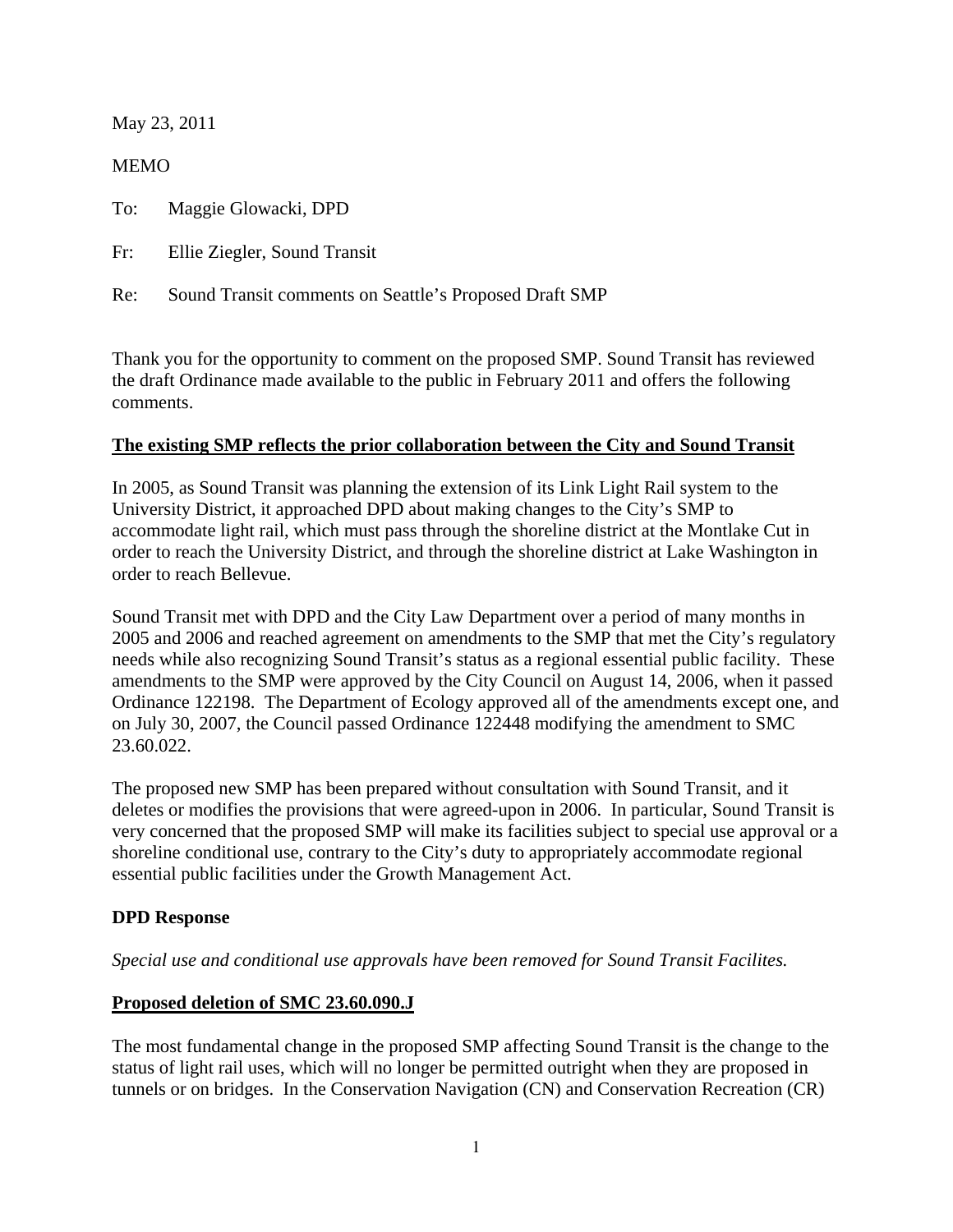environments, both of which will apply to Sound Transit's proposed East Link facility on the I-90 bridge, a "special use" approval will be required. Also, in the Conservation Preservation (CP) environment, a bridge or tunnel containing light rail transit facilities will require a shoreline conditional use permit. The Evergreen Point floating bridge, for example, passes through the CP environment, so if rail transit facilities are proposed for that bridge, a shoreline conditional use permit will be required under the proposed SMP.

The existing SMP includes SMC 23.60.090.J, which states:

J. Light rail transit facilities approved pursuant to subsection 23.80.004.C are permitted uses in all shoreline environments, and light rail bridges and tunnels are water-dependent uses when they must cross a body of water regulated by Chapter 23.60. A temporary structure or use that supports the construction of a light rail transit facility and that is approved pursuant to Section 23.42.040.F is permitted as a temporary structure or use in all shoreline environments.

This language in existing subsection J was carefully negotiated between DPD and Sound Transit, and was approved by the Department of Ecology. It reflects Sound Transits unique status as a regional essential public facility that must pass through the City's shoreline district, and Sound Transit is opposed to the deletion of this subsection in the proposed new SMP.

## **DPD Response**

*Code revised to address concerns.* 

#### **Proposed SMC 23.60.090** states (emphasis added):

A. In all shoreline environments *all uses are prohibited over water* as a principal or accessory use *unless* the use is allowed or allowed as a special use, a shoreline conditional use or a Council conditional use in the shoreline environment where the use is proposed *and* the use is: . . .

\* \* \* 2. Railroad, rail transit, street and pedestrian bridges and tunnels that reasonably need to cross water that is regulated in this Chapter; or 3. Allowed, allowed as a special use, a shoreline conditional use or a Council conditional use overwater in the specific regulations for the type of use.

A regional light rail transit system must cross through multiple shoreline environments, in specific locations as selected by the Sound Transit Board. Under this proposed language, light rail transit facilities will no longer be allowed outright in Seattle when the bridges or tunnels needed to support its facilities are required to cross regulated water bodies (and light rail bridges and tunnels will no longer be water-dependent uses). Sound Transit will be required to obtain either "special use approval" or a conditional use permit, which are highly discretionary approvals that could allow other agencies to second guess the siting decisions of the Sound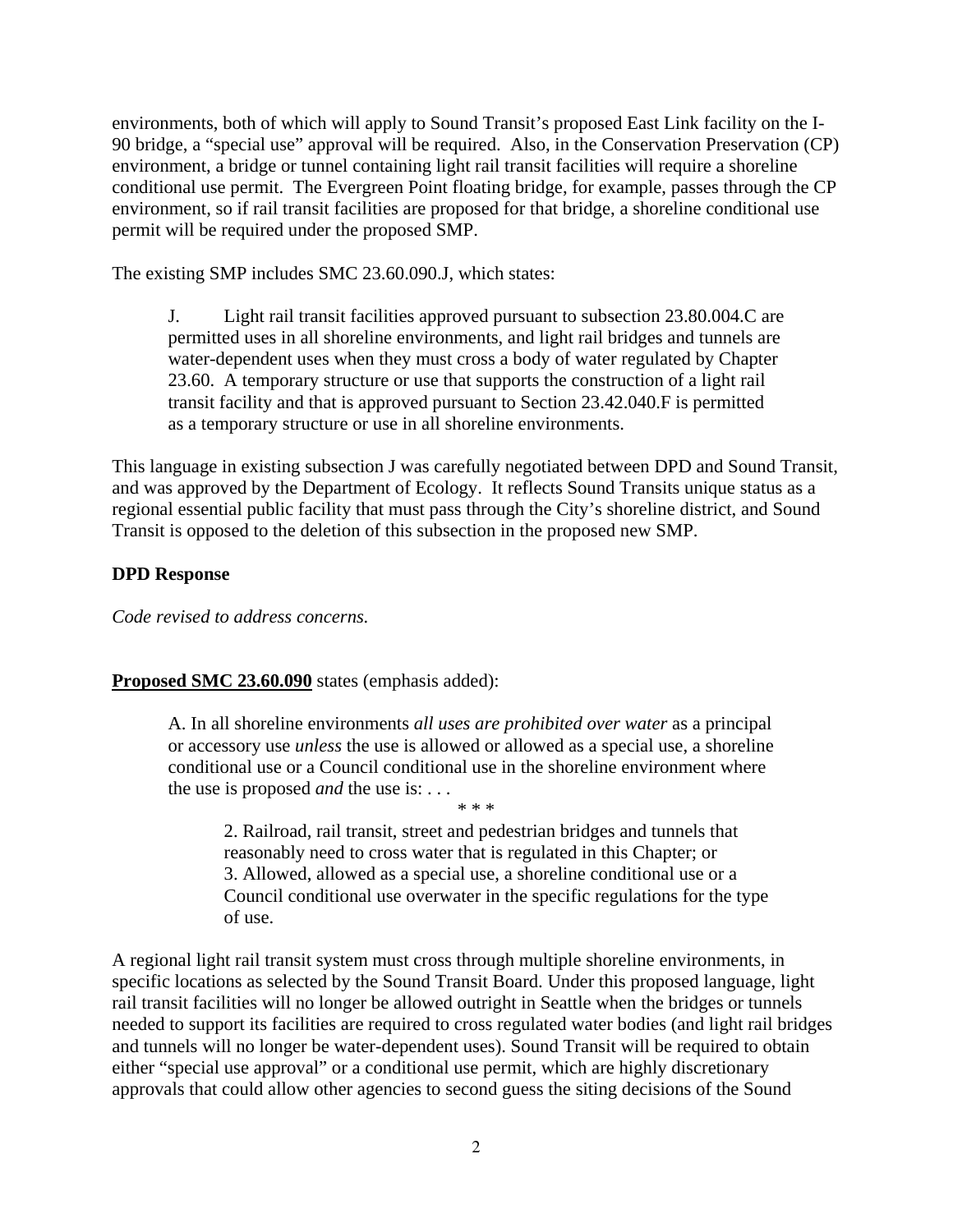Transit Board. This result is inconsistent with the GMA. The proposed SMP should recognize that a regional light rail facility is a permitted use in the shoreline district, and should simply allow for appropriate mitigation of the impacts of that use.

The proposed SMP, moreover, is inconsistent with **SMC 23.80.004,** which regulates essential public facilities, where subsections C.1 states:

1. Light rail transit facilities necessary to support the operation and maintenance of a light rail transit system are permitted in all zones and shoreline environments within the City of Seattle.

Thus the proposed SMP will be inconsistent with the way the City has regulated Sound Transit as an essential public facility for the past several years, both inside and outside the shoreline district, since SMC 23.80.004.C.1 was adopted by the City Council in 2000 in Ordinance 119974. No rational or justification has been suggested for this significant policy change which is contrary to the GMA.

# **DPD Response**

*This proposal is inconsistent with the SMP WACs; they require a review of locational decisions (and were adopted after the City and Sound Transit developed the City's regulations):* 

*WAC 173-26-221(2)(c)(iii)(C) sets out specific criteria that must be met when bridges and other human structures intrude over or into critical saltwater habitat, including that it is not feasible to use an alternative alignment of location.* 

*WAC173-26-241(3)(k) Transportation says that master programs shall allow circulation systems through or over shorelines where necessary and consistent with the guidelines. Transportation systems must be located where they will have the least possible adverse effect on unique or fragile shoreline features* 

*As noted above the WAC was written after the City adopted these code provisions.* 

*And the code has been revised to eliminate special use and conditional use review of Sound Transit Facilities.*

## **Proposed Use Tables**

Sound Transit's concerns similarly apply to the proposed use tables.

Sound Transit's East Link light rail alignment will pass through three shoreline environments within Seattle's shoreline jurisdiction, as those environments are identified in the proposed SMP: Urban Residential (UR), Conservancy Recreation (CR), and Conservancy Navigation (CN). In the area of the I-90 bridge, the UR environment appears to be entirely upland; the CR environment is mostly overwater but may include small areas of upland along the shore, and the CN environment is entirely overwater. It is important to also note that a portion of the Evergreen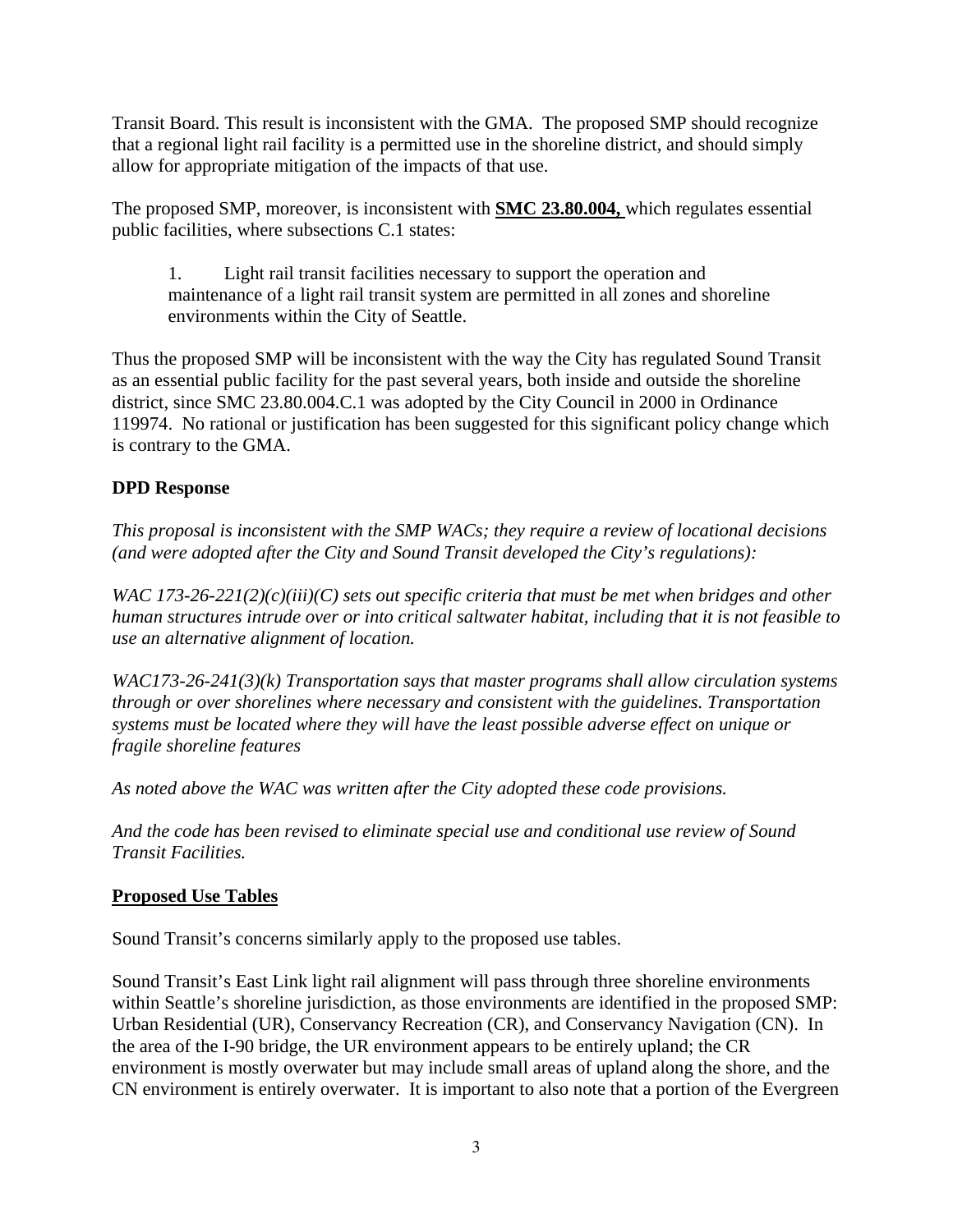Point floating bridge appears to pass through the Conservation Preservation (CP) environment, so if rail transit facilities are proposed for that bridge in the future, a shoreline conditional use permit will be required under the proposed SMP.

Sound Transit requests that its light rail transit facilities be allowed as an outright use in all shoreline environments, including UR, CR, CN and CP. Sound Transit is opposed to provisions that would require a "special use" approval or shoreline conditional use permit for its facilities located in a tunnel or on a bridge within the shoreline district.

## **Proposed SMC 23.60.540 – Uses in the UR Environment**

Only in the upland UR environment are "rail transit facilities" allowed outright, per M.6 of the use table, but even in that environment, bridges and tunnels on waterfront lots require a special use permit per M.1.

#### **Proposed SMC 23.60.282 – Uses in the CR Environment**

For the CR environment, the use table at N.6 indicates that " rail transit facilities" are allowed, but for "bridges and tunnels" at N.1 the table refers to SMC 23.60.282.H which states "Bridges or tunnels containing rail transit facilities, railroads or streets are allowed as a special use if no reasonable alternative location exists." This language, together with proposed SMC 23.60.090, means that Sound Transit's facilities cannot be located on the existing I-90 bridge without special use approval, despite the fact that the use table purports to allow rail transit facilities outright.

## **Proposed SMC 23.60.240 – Uses in the CN Environment**

For the CN environment, the use table at N.6 for "Rail transit facilities" refers to 23.60.240.E which states "Bridges containing rail transit facilities, railroads or streets are allowed as a special use." Thus special use approval is needed before any light rail facilities can be placed on the I-90 bridge waterward of the shoreline.

#### **Proposed SMC 23.60.252 – Uses in the CP Environment**

For the CP environment, the use table at N.6 indicates that "rail transit facilities" are allowed, but for "bridges and tunnels" at N.1, it refers to SMC 23.60.252.E which states "Bridges containing rail transit facilities are allowed as a shoreline conditional use."

#### **Proposed SMC 23.60.032 – Provisions for Special Use Approvals**

The standards for special use approval are in SMC 23.60.032, which is proposed to read:

23.60.032 Criteria for special use approvals Uses that are identified as requiring special use approval in a particular environment may be approved, approved with conditions, or denied by the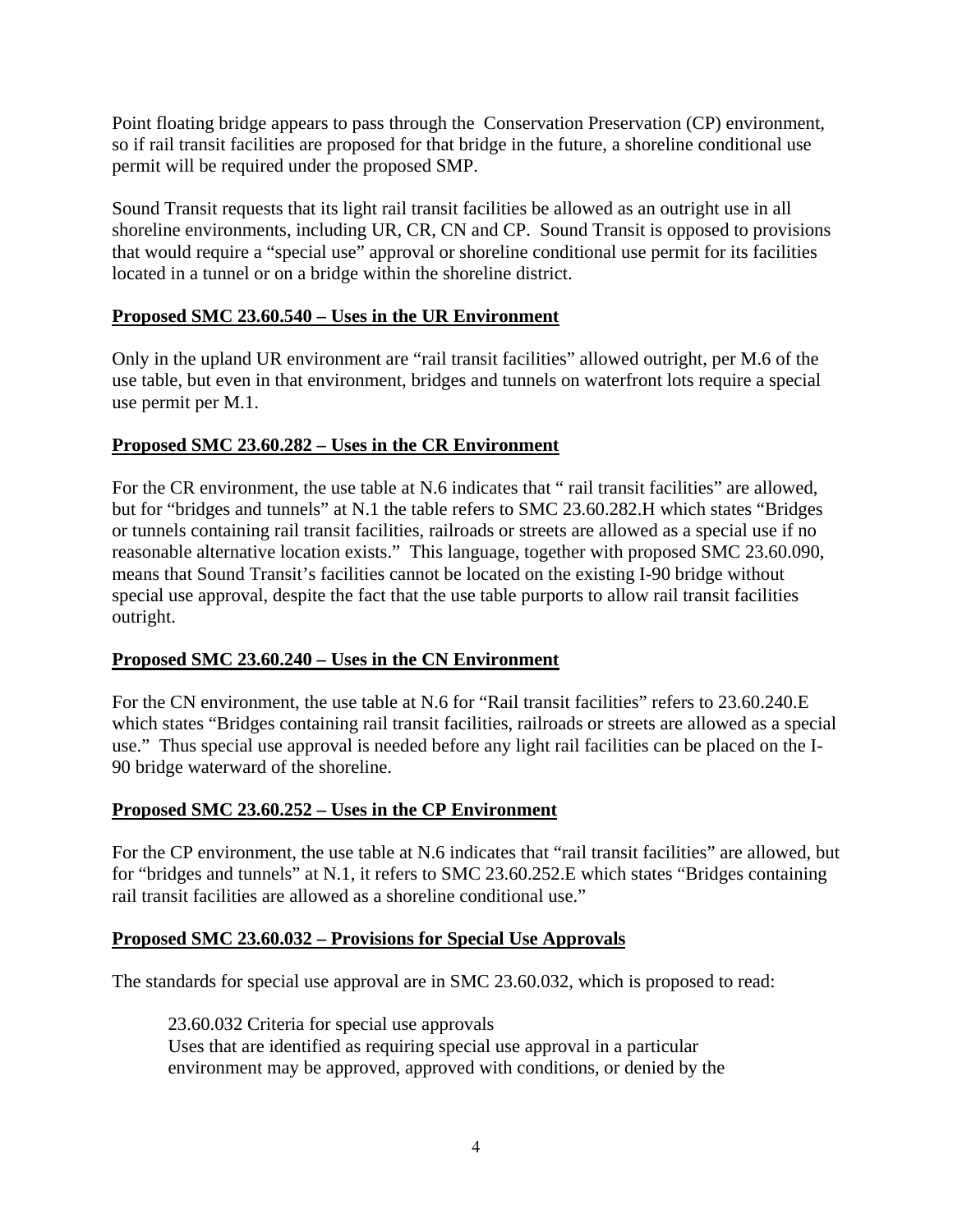Director. The Director may approve or conditionally approve a special use if the Director finds the applicant has demonstrated:

A. The proposed use will not interfere with normal public use of public shorelines;

B. The proposed use of the site and design of the project is compatible with other allowed uses within the area;

C. The proposed use can mitigate all adverse effects to ecological functions; and

D. The public interest suffers no substantial detrimental effect.

If the I-90 bridge did not already exist, it might well be impossible to meet these standards.

In addition, neither the existing SMP nor the proposed SMP is clear about what a "special use approval" is. It appears to be best characterized as an "approval" or "decision," not as a permit, but whatever its proper characterization, it will add a discretionary component to the shoreline permitting process that is not appropriate for a regional essential public facility that must pass through shoreline environments.

#### **DPD Response to the above use comments**

*Special use is no longer required for Sound Transit projects* 

## **Proposed SMC 23.60.208 - Development Standards for Rail Transit Facilities**

The proposed SMC 23.60.208, states as follows:

A. In shoreline environments where railroads and rail transit are allowed, or allowed as a special use or a shoreline conditional use, they shall comply with the standards in the applicable shoreline environment, in this Section 23.60.208, and if located on a bridge or in a tunnel, in Section 23.60.196.

A. New railroad tracks are allowed in the Shoreline District only if necessary to serve lots in the Shoreline District except as allowed in subsection 23.60.208.C. B. Existing railroad tracks may be expanded and new tracks added within existing rail corridors.

C. Where possible, new rail transit facilities in the Shoreline District shall use existing highway or rail corridors.

D. All new railroads and rail transit facilities are required to provide means for the public to overcome the physical barrier created by the facility and gain access to the shoreline.

E. The Director may approve or condition applications for intermittent or temporary railroad or rail transit uses not approved pursuant to subsection 23.80.004.C if the use complies with the following standards:

1. All impacted areas are revegetated with 100% native vegetation;

2. There is no increase in impervious surface from the condition of the site prior

to the intermittent or temporary use; and

3. The rail transit use complies with the standards of subsection 23.42.040.F.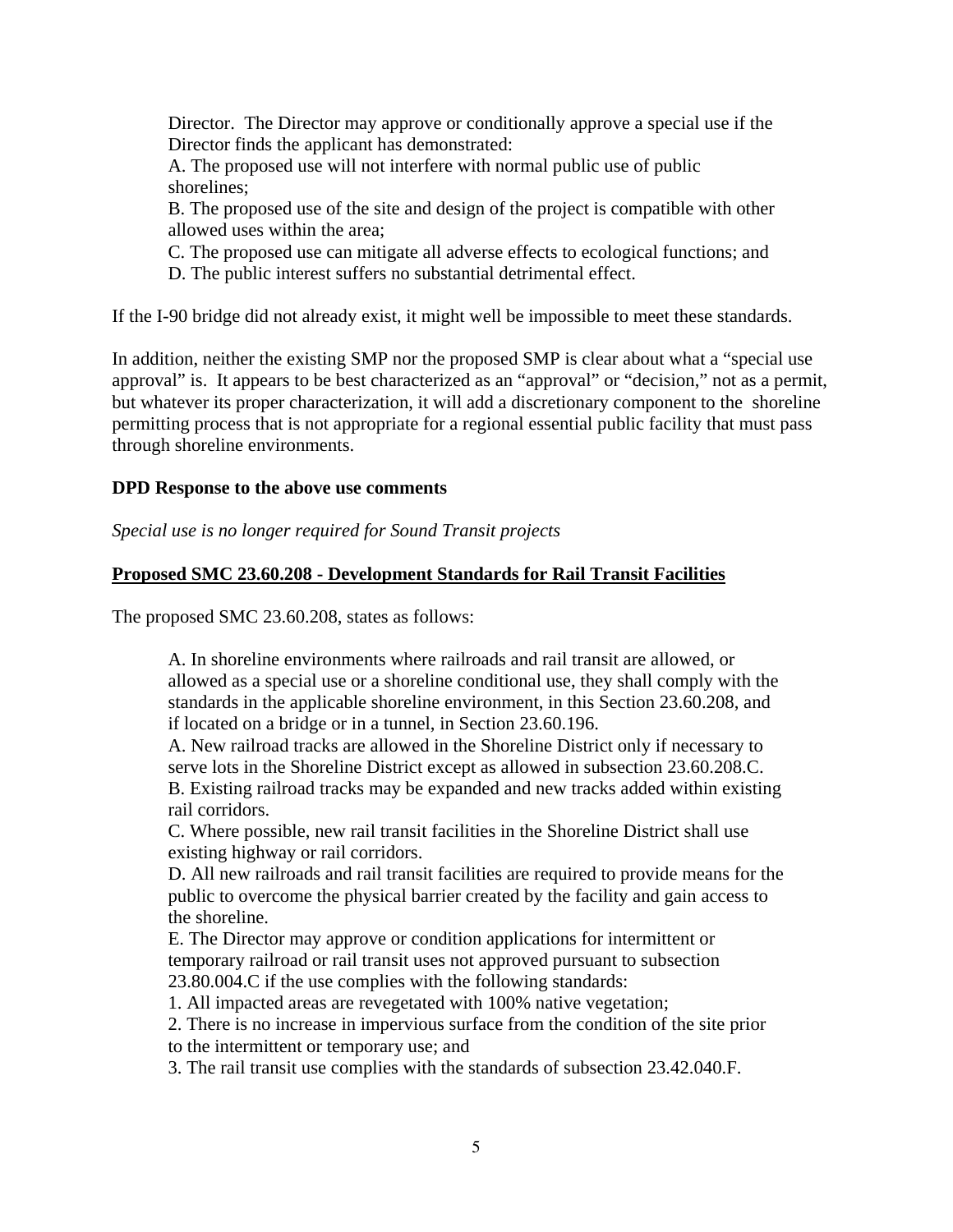This section appears to state use standards as much as it states "development standards," since it provides standards for where rail transit facilities may be located, and subsections C, D, and E create unnecessary issues for Sound Transit. Subsection C, regarding the use of existing "highway" or rail corridors, could be inconsistent with a future routing decision by the Sound Transit Board and contrary to the City's duty to accommodate a regional essential public facility. Subsection D, regarding means to overcome physical barriers to the shoreline, could require a future linear transportation facility to construct a costly overpass or underpass.

Subsection E is the language that is proposed to replace the last sentence in SMC 23.60.090.J, which permits, in all shoreline environments, temporary structures or uses that support the construction of light rail transit facilities. The new language gives the Director discretion whether to permit such temporary structures or uses, and such discretion is not appropriate for a regional essential public facility that must cross through the shoreline district. In addition, subsection 2 would prohibit the staging area at UW station that is necessary for the construction of the tunnels under the Montlake Cut. At a minimum this language should be changed to require that "there be no increase in impervious surface *once the temporary use is concluded and the area restored.*"

## **DPD Response**

*It is only inconsistent with the City's EPF duty if compliance precludes siting the EPF. Compliance with the SMP regarding location and mitigation can be required to the extent the EPF is not precluded.* 

*The City may exercise discretion to the extent it does not preclude the facility.* 

*Regarding 23.60.208.E has been changed to 23.60.208.G and subsection 2 has been revised as requested.* 

## **Proposed SMC 23.60.157 – Essential Public Facilities**

This proposed section is ambiguous. The proposed language states:

23.60.157 Essential Public Facilities

A. Essential public facilities defined in Section 23.84.A.010 and located in the Shoreline District are subject to the provisions of Chapter 23.80.

B. Essential public facilities are required to comply with development standards in this chapter and to mitigate all adverse impacts to the ecological functions of shorelines and critical areas by applying mitigation sequencing starting at step C, except as provided in subsection 23.60.EPF.C.

C. 1. If the applicant for an essential public facility demonstrates that a provision of this chapter, including mitigation of adverse impacts, precludes siting an essential public facility, the Director shall waive or modify that provision . This relief is in lieu of any shoreline conditional use, shoreline variance process,